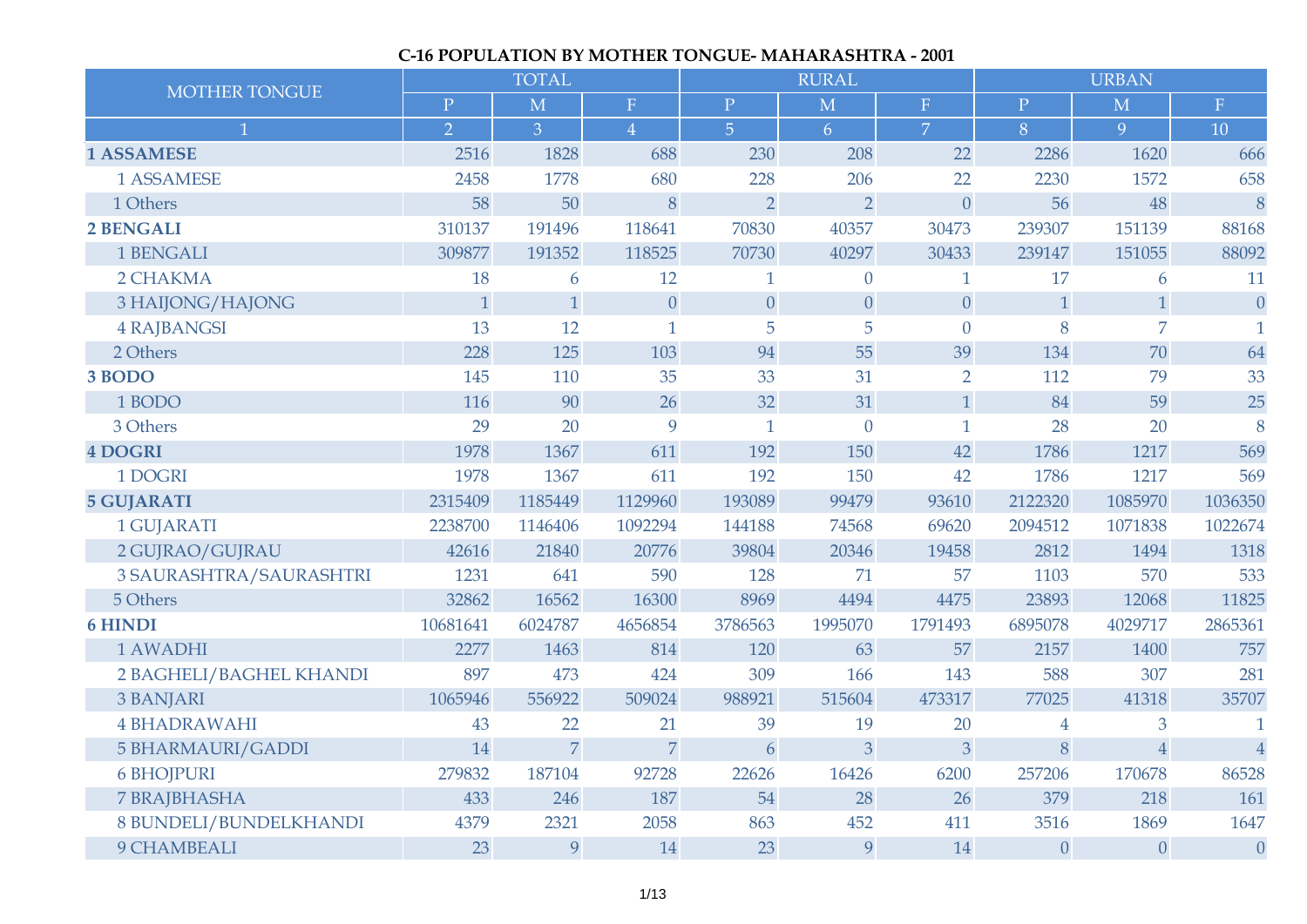|                          |                | <b>TOTAL</b> |                |                | <b>RURAL</b>   |                |                | <b>URBAN</b>   |                |
|--------------------------|----------------|--------------|----------------|----------------|----------------|----------------|----------------|----------------|----------------|
| MOTHER TONGUE            | $\mathbf P$    | M            | $\mathbf F$    | $\mathbf P$    | M              | F              | $\mathbf P$    | $\mathbf M$    | $\mathbf F$    |
|                          | $\overline{2}$ | 3            | $\overline{4}$ | $\overline{5}$ | 6              | $\overline{7}$ | 8              | 9              | 10             |
| <b>10 CHHATTISGARHI</b>  | 170076         | 87122        | 82954          | 102678         | 51840          | 50838          | 67398          | 35282          | 32116          |
| 11 CHURAHI               | 99             | 50           | 49             | $\overline{0}$ | $\overline{0}$ | $\theta$       | 99             | 50             | 49             |
| <b>12 GARHWALI</b>       | 12302          | 7127         | 5175           | 399            | 245            | 154            | 11903          | 6882           | 5021           |
| 13 GOJRI                 | 21             | 10           | 11             | 18             | 8              | 10             | 3              | $\overline{2}$ | $\overline{1}$ |
| <b>14 HARAUTI</b>        | 10             | 3            | $\overline{7}$ | 9              | 3              | 6              |                | $\Omega$       | 1              |
| <b>15 HARYANVI</b>       | 12668          | 6776         | 5892           | 325            | 214            | 111            | 12343          | 6562           | 5781           |
| 16 HINDI                 | 7271500        | 4196454      | 3075046        | 1715244        | 920625         | 794619         | 5556256        | 3275829        | 2280427        |
| <b>17 KANGRI</b>         | 56             | 27           | 29             | $\mathbf{1}$   | $\mathbf{1}$   | $\theta$       | 55             | 26             | 29             |
| <b>18 KHARI BOLI</b>     | 475            | 292          | 183            | 171            | 95             | 76             | 304            | 197            | 107            |
| 19 KHORTHA/KHOTTA        | 222            | 206          | 16             | 42             | 38             | $\overline{4}$ | 180            | 168            | 12             |
| 20 KULVI                 | 3              | 3            | $\overline{0}$ | $\mathbf{0}$   | $\overline{0}$ | $\theta$       | 3              | 3              | $\overline{0}$ |
| 21 KUMAUNI               | 2964           | 1673         | 1291           | 59             | 33             | 26             | 2905           | 1640           | 1265           |
| <b>22 KURMALI THAR</b>   | 337            | 176          | 161            | 288            | 149            | 139            | 49             | 27             | 22             |
| 23 LABANI                | 4043           | 2091         | 1952           | 1833           | 968            | 865            | 2210           | 1123           | 1087           |
| 24 LAMANI/LAMBADI        | 188258         | 98000        | 90258          | 146225         | 76003          | 70222          | 42033          | 21997          | 20036          |
| 25 LARIA                 | 26             | 18           | 8              | 26             | 18             | 8              | $\overline{0}$ | $\overline{0}$ | $\theta$       |
| 26 LODHI                 | 68747          | 34533        | 34214          | 64417          | 32327          | 32090          | 4330           | 2206           | 2124           |
| 27 MAGADHI/MAGAHI        | 271            | 179          | 92             | 27             | 19             | 8              | 244            | 160            | 84             |
| 28 MALVI                 | 950            | 486          | 464            | 533            | 269            | 264            | 417            | 217            | 200            |
| <b>29 MANDEALI</b>       | 5              | 3            | $\overline{2}$ | $\theta$       | $\overline{0}$ | $\theta$       | 5              | 3              | $\overline{2}$ |
| <b>30 MARWARI</b>        | 1076739        | 568284       | 508455         | 355655         | 181656         | 173999         | 721084         | 386628         | 334456         |
| 31 MEWARI                | 3727           | 2206         | 1521           | 646            | 384            | 262            | 3081           | 1822           | 1259           |
| 32 MEWATI                | 57             | 38           | 19             | 11             | 8              | 3              | 46             | 30             | 16             |
| <b>33 NAGPURIA</b>       | 78             | 52           | 26             | $\overline{0}$ | $\overline{0}$ | $\theta$       | 78             | 52             | 26             |
| <b>34 NIMADI</b>         | 14857          | 7483         | 7374           | 14094          | 7076           | 7018           | 763            | 407            | 356            |
| <b>35 PAHARI</b>         | 3238           | 1852         | 1386           | 249            | 162            | 87             | 2989           | 1690           | 1299           |
| <b>36 PANCH PARGANIA</b> | 25             | 18           | $\overline{7}$ | 7              | 7              | $\theta$       | 18             | 11             | $\overline{7}$ |
| 37 PAWARI/POWARI         | 201377         | 101109       | 100268         | 195595         | 98022          | 97573          | 5782           | 3087           | 2695           |
| <b>38 RAJASTHANI</b>     | 82447          | 47181        | 35266          | 12846          | 7652           | 5194           | 69601          | 39529          | 30072          |
| 39 SADAN/SADRI           | 344            | 198          | 146            | 113            | 73             | 40             | 231            | 125            | 106            |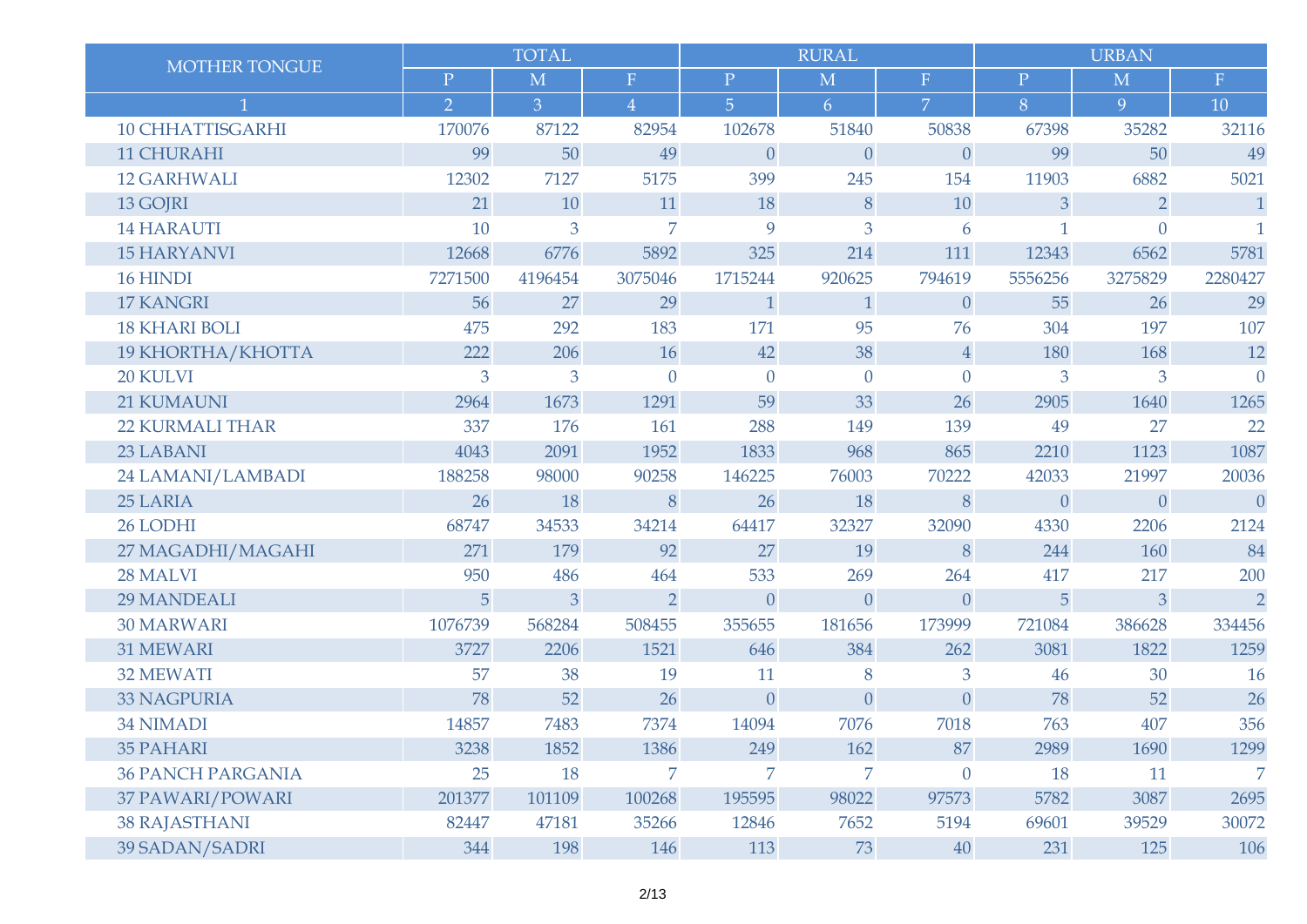|                     |                | <b>TOTAL</b>   |                |                | <b>RURAL</b>   |                |                | <b>URBAN</b>   |                |
|---------------------|----------------|----------------|----------------|----------------|----------------|----------------|----------------|----------------|----------------|
| MOTHER TONGUE       | $\mathbf{P}$   | M              | $\mathbf F$    | $\mathbf P$    | M              | $\mathbf{F}$   | $\, {\bf P}$   | M              | $\mathbf F$    |
| $\mathbf{1}$        | $\overline{2}$ | $\overline{3}$ | $\overline{4}$ | $\overline{5}$ | 6              | $\overline{7}$ | 8              | 9              | 10             |
| <b>40 SUGALI</b>    | $\overline{2}$ | $\overline{2}$ | $\overline{0}$ | $\overline{0}$ | $\overline{0}$ | $\overline{0}$ | $\overline{2}$ | $\overline{2}$ | $\Omega$       |
| <b>41 SURGUJIA</b>  | 3              | $\mathbf{1}$   | $\overline{2}$ | $\theta$       | $\theta$       | $\theta$       | 3              | $\mathbf{1}$   | $\overline{2}$ |
| <b>42 SURJAPURI</b> | 76             | 64             | 12             | $\mathbf{1}$   | $\mathbf{1}$   | $\overline{0}$ | 75             | 63             | 12             |
| 6 Others            | 211794         | 112503         | 99291          | 162090         | 84404          | 77686          | 49704          | 28099          | 21605          |
| <b>7 KANNADA</b>    | 1254519        | 658651         | 595868         | 576696         | 297626         | 279070         | 677823         | 361025         | 316798         |
| 1 BADAGA            | 61             | 35             | 26             | 11             | 9              | $\overline{2}$ | 50             | 26             | 24             |
| 2 KANNADA           | 1246589        | 654504         | 592085         | 573213         | 295869         | 277344         | 673376         | 358635         | 314741         |
| 7 Others            | 7869           | 4112           | 3757           | 3472           | 1748           | 1724           | 4397           | 2364           | 2033           |
| <b>8 KASHMIRI</b>   | 5344           | 2902           | 2442           | 329            | 190            | 139            | 5015           | 2712           | 2303           |
| 1 KASHMIRI          | 5251           | 2856           | 2395           | 270            | 162            | 108            | 4981           | 2694           | 2287           |
| 2 KISHTWARI         | 8              | 4              | $\overline{4}$ | $\overline{0}$ | $\overline{0}$ | $\overline{0}$ | 8              | $\overline{4}$ | $\overline{4}$ |
| 3 SIRAJI            | 9              | $\overline{5}$ | $\sqrt{4}$     | 9              | 5              | $\overline{4}$ | $\overline{0}$ | $\overline{0}$ | $\theta$       |
| 8 Others            | 76             | 37             | 39             | 50             | 23             | 27             | 26             | 14             | 12             |
| 9 KONKANI           | 658259         | 325236         | 333023         | 307645         | 152575         | 155070         | 350614         | 172661         | 177953         |
| 1 KONKANI           | 609280         | 301789         | 307491         | 274823         | 137245         | 137578         | 334457         | 164544         | 169913         |
| 2 KUDUBI/KUDUMBI    | 9              | 6              | 3              | $\overline{0}$ | $\overline{0}$ | $\overline{0}$ | 9              | 6              | $\overline{3}$ |
| <b>3 MALWANI</b>    | 46485          | 22225          | 24260          | 32046          | 14943          | 17103          | 14439          | 7282           | 7157           |
| 9 Others            | 2485           | 1216           | 1269           | 776            | 387            | 389            | 1709           | 829            | 880            |
| <b>10 MAITHILI</b>  | 37525          | 26605          | 10920          | 2631           | 1774           | 857            | 34894          | 24831          | 10063          |
| 1 MAITHILI          | 37519          | 26601          | 10918          | 2631           | 1774           | 857            | 34888          | 24827          | 10061          |
| 10 Others           | 6              | $\overline{4}$ | $\overline{2}$ | $\overline{0}$ | $\theta$       | $\overline{0}$ | 6              | 4              | $\overline{2}$ |
| <b>11 MALAYALAM</b> | 406358         | 225469         | 180889         | 18319          | 12012          | 6307           | 388039         | 213457         | 174582         |
| 1 MALAYALAM         | 402711         | 223253         | 179458         | 17568          | 11549          | 6019           | 385143         | 211704         | 173439         |
| 11 Others           | 3647           | 2216           | 1431           | 751            | 463            | 288            | 2896           | 1753           | 1143           |
| <b>12 MANIPURI</b>  | 1665           | 1129           | 536            | 75             | 62             | 13             | 1590           | 1067           | 523            |
| <b>1 MANIPURI</b>   | 1660           | 1125           | 535            | 74             | 61             | 13             | 1586           | 1064           | 522            |
| 12 Others           | 5              | $\overline{4}$ | $\mathbf{1}$   | $\mathbf{1}$   | $\mathbf{1}$   | $\theta$       | $\overline{4}$ | 3              | $\mathbf{1}$   |
| <b>13 MARATHI</b>   | 66643942       | 34159916       | 32484026       | 44591607       | 22691226       | 21900381       | 22052335       | 11468690       | 10583645       |
| 1 MARATHI           | 66526213       | 34100444       | 32425769       | 44497043       | 22643467       | 21853576       | 22029170       | 11456977       | 10572193       |
| 13 Others           | 117729         | 59472          | 58257          | 94564          | 47759          | 46805          | 23165          | 11713          | 11452          |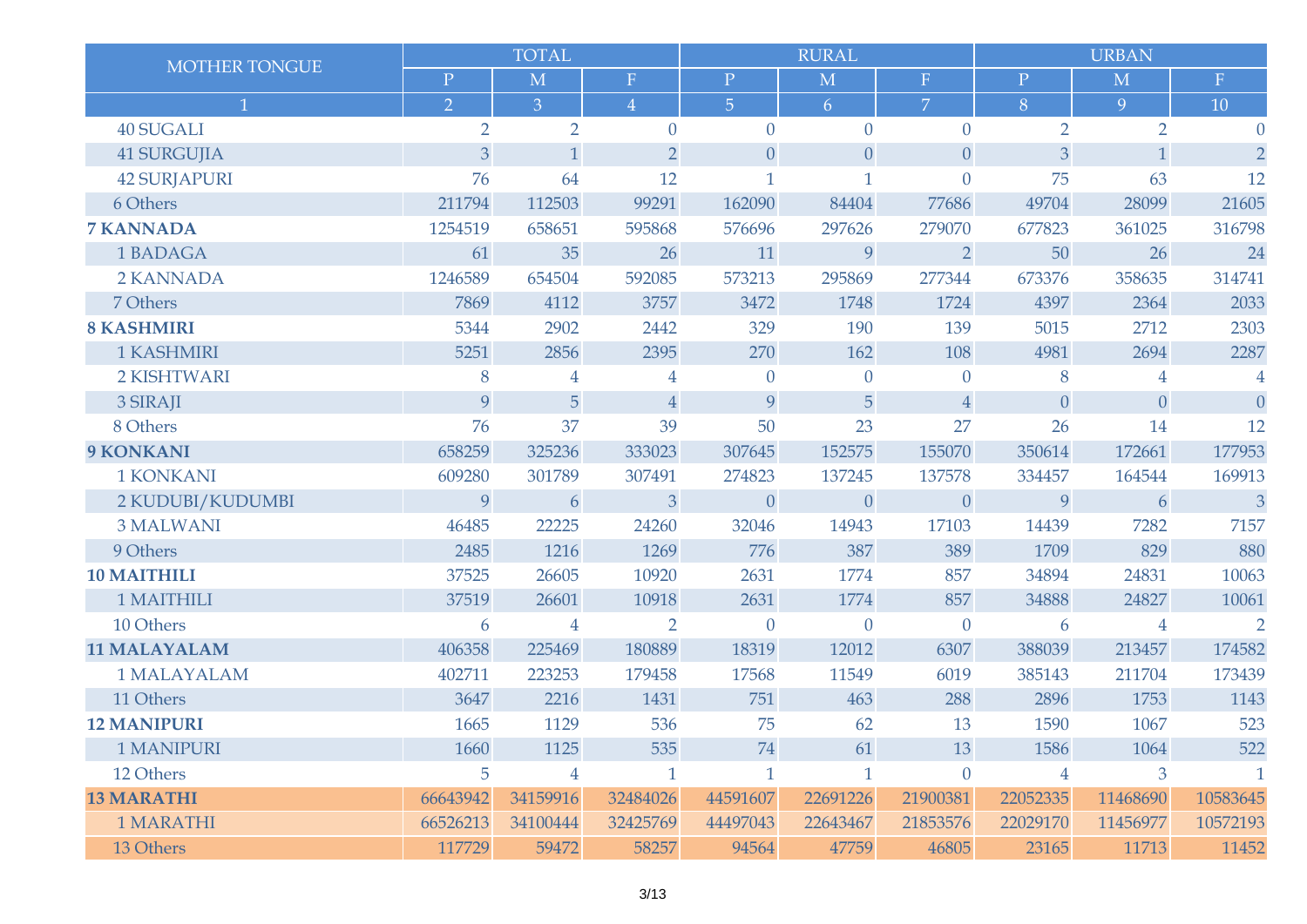| <b>MOTHER TONGUE</b> |                | <b>TOTAL</b>   |                |                | <b>RURAL</b>   |                |                | <b>URBAN</b>   |                |
|----------------------|----------------|----------------|----------------|----------------|----------------|----------------|----------------|----------------|----------------|
|                      | $\mathbf{P}$   | M              | $\mathbf F$    | $\mathbf{P}$   | M              | $\mathbf F$    | $\mathbf P$    | M              | $\mathbf F$    |
| $\mathbf 1$          | $\overline{2}$ | $\overline{3}$ | $\overline{4}$ | $\overline{5}$ | 6              | $\overline{7}$ | 8              | 9              | 10             |
| <b>14 NEPALI</b>     | 63480          | 41028          | 22452          | 7279           | 5229           | 2050           | 56201          | 35799          | 20402          |
| 1 NEPALI             | 63263          | 40918          | 22345          | 7246           | 5212           | 2034           | 56017          | 35706          | 20311          |
| 14 Others            | 217            | 110            | 107            | 33             | 17             | 16             | 184            | 93             | 91             |
| <b>15 ORIYA</b>      | 93990          | 64030          | 29960          | 17080          | 12128          | 4952           | 76910          | 51902          | 25008          |
| 1 ORIYA              | 92393          | 63201          | 29192          | 16181          | 11676          | 4505           | 76212          | 51525          | 24687          |
| 2 PROJA              | 9              | 5              | $\sqrt{4}$     | $\theta$       | $\theta$       | $\theta$       | 9              | 5              | $\overline{4}$ |
| 15 Others            | 1588           | 824            | 764            | 899            | 452            | 447            | 689            | 372            | 317            |
| <b>16 PUNJABI</b>    | 269309         | 143275         | 126034         | 11736          | 7101           | 4635           | 257573         | 136174         | 121399         |
| 1 BAGRI              | 17             | 11             | 6              | $\mathbf{0}$   | $\overline{0}$ | $\mathbf{0}$   | 17             | 11             | 6              |
| 2 BILASPURI KAHLURI  | $\overline{2}$ | $\mathbf{1}$   | $\mathbf{1}$   | $\overline{2}$ | $\mathbf{1}$   | $\mathbf{1}$   | $\overline{0}$ | $\overline{0}$ | $\overline{0}$ |
| <b>3 PUNJABI</b>     | 267741         | 142414         | 125327         | 11580          | 7007           | 4573           | 256161         | 135407         | 120754         |
| 16 Others            | 1549           | 849            | 700            | 154            | 93             | 61             | 1395           | 756            | 639            |
| <b>17 SANSKRIT</b>   | 408            | 241            | 167            | 49             | 34             | 15             | 359            | 207            | 152            |
| <b>1 SANSKRIT</b>    | 408            | 241            | 167            | 49             | 34             | 15             | 359            | 207            | 152            |
| <b>18 SANTALI</b>    | 447            | 313            | 134            | 220            | 146            | 74             | 227            | 167            | 60             |
| <b>1 KARMALI</b>     | 71             | 40             | 31             | 69             | 38             | 31             | $\overline{2}$ | $\overline{2}$ | $\theta$       |
| 2 SANTALI            | 293            | 221            | 72             | 83             | 68             | 15             | 210            | 153            | 57             |
| 18 Others            | 83             | 52             | 31             | 68             | 40             | 28             | 15             | 12             | $\overline{3}$ |
| <b>19 SINDHI</b>     | 709224         | 358600         | 350624         | 18384          | 9953           | 8431           | 690840         | 348647         | 342193         |
| 1 KACHCHHI           | 154793         | 77940          | 76853          | 2731           | 1411           | 1320           | 152062         | 76529          | 75533          |
| 2 SINDHI             | 551084         | 278912         | 272172         | 13344          | 7375           | 5969           | 537740         | 271537         | 266203         |
| 19 Others            | 3347           | 1748           | 1599           | 2309           | 1167           | 1142           | 1038           | 581            | 457            |
| 20 TAMIL             | 527995         | 284803         | 243192         | 22147          | 12418          | 9729           | 505848         | 272385         | 233463         |
| 1 KAIKADI            | 22937          | 11658          | 11279          | 10623          | 5441           | 5182           | 12314          | 6217           | 6097           |
| 2 TAMIL              | 503686         | 272469         | 231217         | 11398          | 6912           | 4486           | 492288         | 265557         | 226731         |
| 3 YERUKALA/YERUKULA  | 198            | 89             | 109            | $\overline{2}$ | $\overline{2}$ | $\theta$       | 196            | 87             | 109            |
| 20 Others            | 1174           | 587            | 587            | 124            | 63             | 61             | 1050           | 524            | 526            |
| 21 TELUGU            | 1405958        | 729576         | 676382         | 469403         | 241349         | 228054         | 936555         | 488227         | 448328         |
| 1 TELUGU             | 1235034        | 643254         | 591780         | 384945         | 198324         | 186621         | 850089         | 444930         | 405159         |
| 2 VADARI             | 165689         | 83620          | 82069          | 81025          | 41253          | 39772          | 84664          | 42367          | 42297          |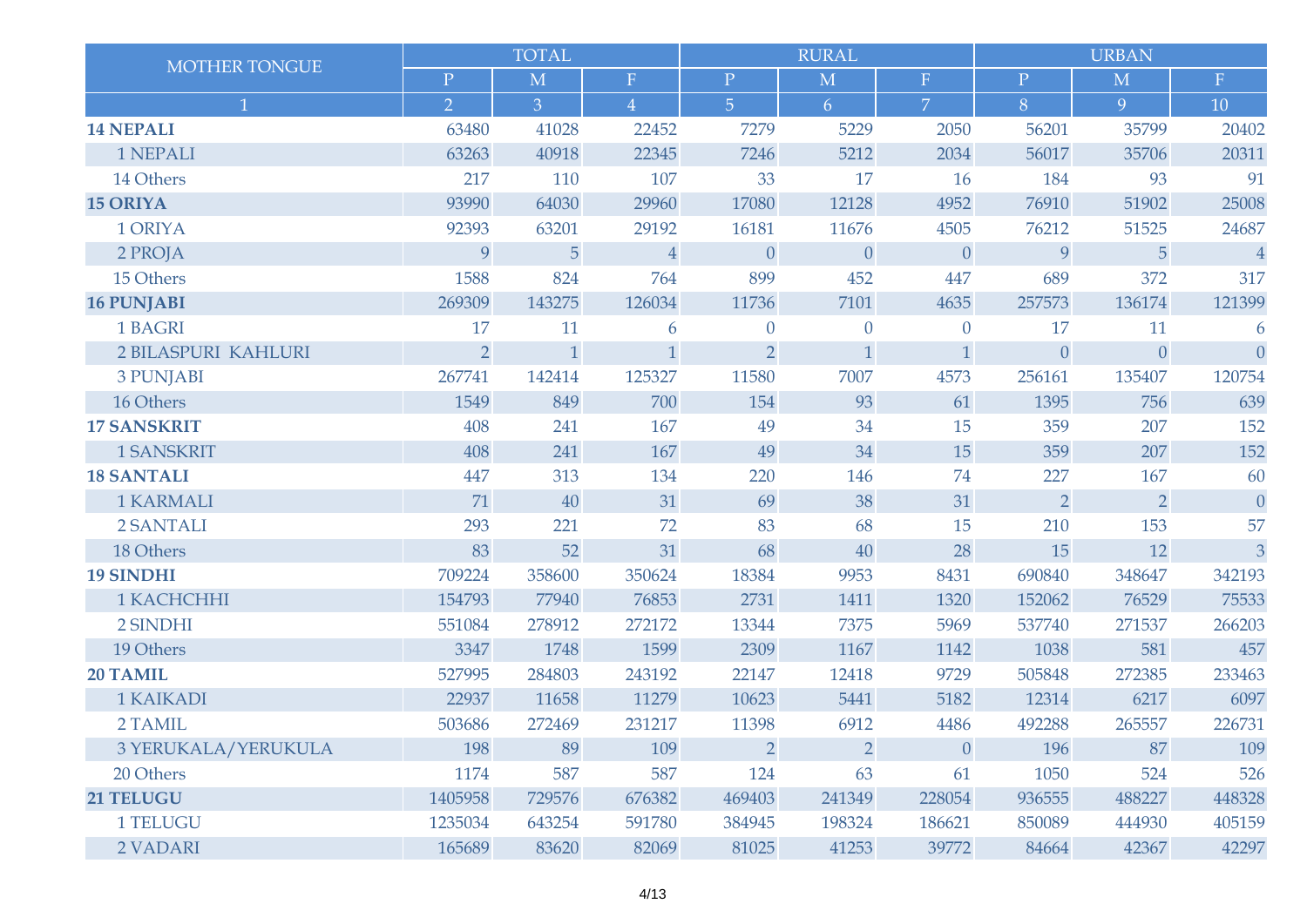|                          |                | <b>TOTAL</b>   |                |                  | <b>RURAL</b>     |                  |                | <b>URBAN</b>   |                |
|--------------------------|----------------|----------------|----------------|------------------|------------------|------------------|----------------|----------------|----------------|
| MOTHER TONGUE            | $\mathbf{P}$   | M              | ${\bf F}$      | $\mathbf P$      | M                | ${\bf F}$        | $\mathbf{P}$   | M              | $\mathbf F$    |
|                          | $\overline{2}$ | $\overline{3}$ | $\overline{4}$ | $\overline{5}$   | 6                | $\overline{7}$   | 8              | 9              | 10             |
| 21 Others                | 5235           | 2702           | 2533           | 3433             | 1772             | 1661             | 1802           | 930            | 872            |
| <b>22 URDU</b>           | 6895501        | 3647547        | 3247954        | 1645410          | 841126           | 804284           | 5250091        | 2806421        | 2443670        |
| 1 URDU                   | 6895023        | 3647292        | 3247731        | 1645132          | 840979           | 804153           | 5249891        | 2806313        | 2443578        |
| 22 Others                | 478            | 255            | 223            | 278              | 147              | 131              | 200            | 108            | 92             |
| <b>23 ADI</b>            | 346            | 180            | 166            | 50               | 27               | 23               | 296            | 153            | 143            |
| 1 ADI                    | 239            | 116            | 123            | 44               | 23               | 21               | 195            | 93             | 102            |
| 2 ADI GALLONG/GALLONG    | $\mathbf{1}$   | $\mathbf{1}$   | $\overline{0}$ | $\overline{0}$   | $\overline{0}$   | $\mathbf{0}$     | $\mathbf{1}$   | $\mathbf{1}$   | $\theta$       |
| 3 ADI MINIYONG/MINIYONG  | $\mathbf{1}$   | $\mathbf{1}$   | $\overline{0}$ | $\boldsymbol{0}$ | $\boldsymbol{0}$ | $\boldsymbol{0}$ | $\mathbf{1}$   | $\mathbf{1}$   | $\overline{0}$ |
| 23 Others                | 105            | 62             | 43             | 6                | $\overline{4}$   | $\overline{2}$   | 99             | 58             | 41             |
| 24 AFGHANI/KABULI/PASHTO | 820            | 424            | 396            | 680              | 340              | 340              | 140            | 84             | 56             |
| 1 ADRA                   | 820            | 424            | 396            | 680              | 340              | 340              | 140            | 84             | 56             |
| 25 ANAL                  | 31             | 18             | 13             | 13               | 8                | $\overline{5}$   | 18             | 10             | 8              |
| 1 ANAL                   | 31             | 18             | 13             | 13               | 8                | 5                | 18             | 10             | 8              |
| 26 ANGAMI                | 32             | 22             | 10             | $\overline{5}$   | 5                | $\boldsymbol{0}$ | 27             | 17             | 10             |
| 1 ANGAMI                 | 22             | 13             | 9              | 5                | 5                | $\theta$         | 17             | 8              | 9              |
| 26 Others                | 10             | 9              | $\mathbf{1}$   | $\overline{0}$   | $\theta$         | $\overline{0}$   | 10             | 9              | $\mathbf{1}$   |
| <b>27 AO</b>             | 36             | 20             | 16             | $\overline{0}$   | $\overline{0}$   | $\overline{0}$   | 36             | 20             | 16             |
| 1 AO                     | 36             | 20             | 16             | $\overline{0}$   | $\theta$         | $\theta$         | 36             | 20             | 16             |
| 28 ARABIC/ARBI           | 4071           | 2333           | 1738           | 1143             | 647              | 496              | 2928           | 1686           | 1242           |
| 1 ARABIC/ARBI            | 4069           | 2331           | 1738           | 1141             | 645              | 496              | 2928           | 1686           | 1242           |
| 28 Others                | $\overline{2}$ | $\overline{2}$ | $\overline{0}$ | $\overline{2}$   | $\overline{2}$   | $\overline{0}$   | $\overline{0}$ | $\overline{0}$ | $\theta$       |
| <b>30 BHILI/BHILODI</b>  | 1490691        | 744670         | 746021         | 1437621          | 716920           | 720701           | 53070          | 27750          | 25320          |
| 1 BAORI                  | 9              | 5              | $\overline{4}$ | $\theta$         | $\theta$         | $\overline{0}$   | 9              | 5              | 4              |
| 2 BAREL                  | 1216           | 658            | 558            | 1134             | 609              | 525              | 82             | 49             | 33             |
| 3 BHILALI                | 3343           | 1700           | 1643           | 2888             | 1453             | 1435             | 455            | 247            | 208            |
| 4 BHILI/BHILODI          | 890226         | 444236         | 445990         | 860768           | 429377           | 431391           | 29458          | 14859          | 14599          |
| <b>5 CHODHARI</b>        | 24             | 16             | 8              | 11               | $\overline{7}$   | $\overline{4}$   | 13             | 9              | $\overline{4}$ |
| 6 DHODIA                 | 1968           | 967            | 1001           | 1358             | 659              | 699              | 610            | 308            | 302            |
| 7 GAMTI/GAVIT            | 889            | 439            | 450            | 711              | 351              | 360              | 178            | 88             | 90             |
| 8 GARASIA                | $\sqrt{4}$     | 3 <sup>1</sup> | $\mathbf{1}$   | $\boldsymbol{0}$ | $\boldsymbol{0}$ | $\boldsymbol{0}$ | $\overline{4}$ | 3 <sup>1</sup> | $1\,$          |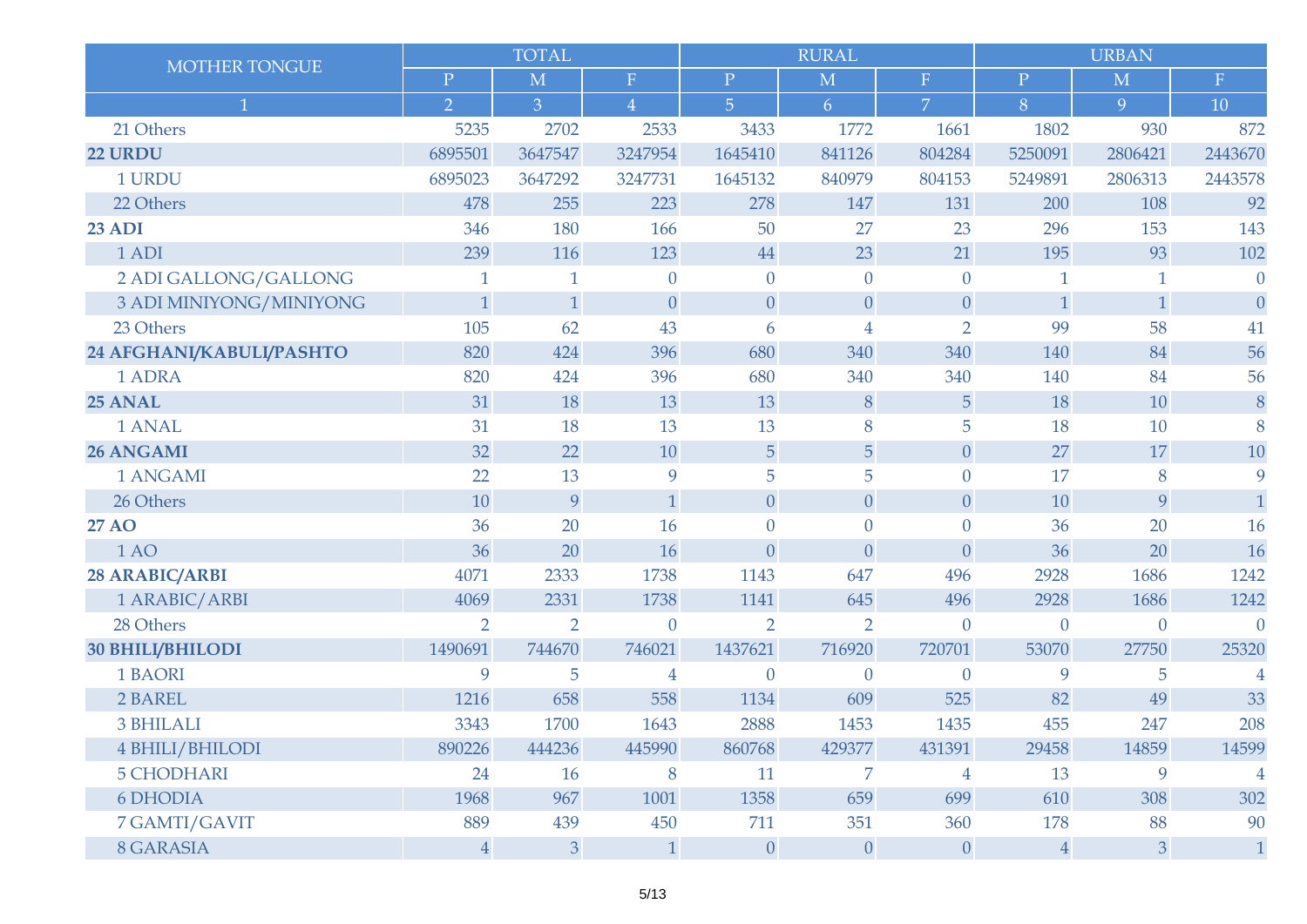|                             |                | <b>TOTAL</b>   |                  |                  | <b>RURAL</b>     |                  |                | <b>URBAN</b>     |                  |
|-----------------------------|----------------|----------------|------------------|------------------|------------------|------------------|----------------|------------------|------------------|
| MOTHER TONGUE               | $\mathbf{P}$   | M              | $\mathbf F$      | $\mathbf P$      | M                | $\mathbf F$      | $\mathbf P$    | M                | $\mathbf F$      |
|                             | $\overline{2}$ | 3              | $\overline{4}$   | $\overline{5}$   | 6                | $\overline{7}$   | 8              | 9                | 10               |
| 9 KOKNA/KOKNI/KUKNA         | 9873           | 4831           | 5042             | 8406             | 4091             | 4315             | 1467           | 740              | 727              |
| 10 MAWCHI                   | 98659          | 49191          | 49468            | 97215            | 48358            | 48857            | 1444           | 833              | 611              |
| <b>11 PARADHI</b>           | 46984          | 23859          | 23125            | 39952            | 20289            | 19663            | 7032           | 3570             | 3462             |
| <b>12 PAWRI</b>             | 151989         | 77079          | 74910            | 149243           | 75437            | 73806            | 2746           | 1642             | 1104             |
| <b>13 RATHI</b>             | 1083           | 581            | 502              | 1066             | 570              | 496              | 17             | 11               | 6                |
| <b>14 TADAVI</b>            | 28503          | 14629          | 13874            | 27343            | 14004            | 13339            | 1160           | 625              | 535              |
| <b>15 VARLI</b>             | 225031         | 110272         | 114759           | 221304           | 108408           | 112896           | 3727           | 1864             | 1863             |
| <b>16 VASAVA</b>            | 4690           | 2339           | 2351             | 4602             | 2295             | 2307             | 88             | 44               | 44               |
| 17 WAGDI                    | 2860           | 1768           | 1092             | 1291             | 663              | 628              | 1569           | 1105             | 464              |
| 30 Others                   | 23340          | 12097          | 11243            | 20329            | 10349            | 9980             | 3011           | 1748             | 1263             |
| <b>31 BHOTIA</b>            | 124            | 69             | 55               | 67               | 36               | 31               | 57             | 33               | 24               |
| 1 BHOTIA                    | 116            | 63             | 53               | 67               | 36               | 31               | 49             | 27               | 22               |
| 31 Others                   | 8              | 6              | $\overline{2}$   | $\theta$         | $\overline{0}$   | $\overline{0}$   | 8              | 6                | $\overline{2}$   |
| <b>32 BHUMIJ</b>            | 59             | 27             | 32               | 12               | $\overline{4}$   | 8                | 47             | 23               | 24               |
| 32 Others                   | 59             | 27             | 32               | 12               | $\overline{4}$   | 8                | 47             | 23               | 24               |
| <b>33 BISHNUPURIYA</b>      | 16             | 10             | 6                | $\theta$         | $\theta$         | $\overline{0}$   | 16             | 10               | 6                |
| 1 BISHNUPRIYA MANIPURI/MANI | 10             | 6              | 4                | $\mathbf{0}$     | $\overline{0}$   | $\overline{0}$   | 10             | 6                |                  |
| 33 Others                   | 6              | $\sqrt{4}$     | $\overline{2}$   | $\overline{0}$   | $\theta$         | $\boldsymbol{0}$ | 6              | $\sqrt{4}$       | $\overline{2}$   |
| <b>34 CHAKHESANG</b>        | 7              | 6              | 1                | $\mathbf{0}$     | $\theta$         | $\overline{0}$   | 7              | 6                | 1                |
| 1 CHAKHESANG                | $\overline{7}$ | 6              | $\mathbf{1}$     | $\theta$         | $\boldsymbol{0}$ | $\boldsymbol{0}$ | $\overline{7}$ | $\boldsymbol{6}$ | $\mathbf{1}$     |
| <b>35 CHAKRU/CHOKRI</b>     | $\mathbf{1}$   | $\mathbf{1}$   | $\overline{0}$   | $\overline{0}$   | $\theta$         | $\theta$         | $\mathbf{1}$   | $\mathbf{1}$     | $\Omega$         |
| 1 CHAKRU/CHOKRI             | $\mathbf{1}$   | $\mathbf{1}$   | $\theta$         | $\theta$         | $\theta$         | $\overline{0}$   | $\mathbf{1}$   | 1                | $\boldsymbol{0}$ |
| <b>36 CHANG</b>             | 6              | $\overline{3}$ | 3                | $\mathbf{0}$     | $\overline{0}$   | $\overline{0}$   | 6              | 3                | 3                |
| 1 CHANG                     | 6              | $\overline{3}$ | 3                | $\overline{0}$   | $\theta$         | $\theta$         | 6              | 3                | 3                |
| 37 COORGI/KODAGU            | 359            | 178            | 181              | 128              | 67               | 61               | 231            | 111              | 120              |
| 1 COORGI/KODAGU             | 359            | 178            | 181              | 128              | 67               | 61               | 231            | 111              | 120              |
| <b>38 DEORI</b>             | 10             | 10             | $\boldsymbol{0}$ | $\theta$         | $\overline{0}$   | $\theta$         | 10             | 10               | $\theta$         |
| 1 DEORI                     | 10             | 10             | $\theta$         | $\theta$         | $\theta$         | $\theta$         | 10             | 10               | $\overline{0}$   |
| <b>39 DIMASA</b>            | 22             | 14             | 8                | 6                | $\overline{4}$   | $\overline{2}$   | 16             | 10               | 6                |
| 1 DIMASA                    | 5              | $\overline{5}$ | $\boldsymbol{0}$ | $\boldsymbol{0}$ | $\boldsymbol{0}$ | $\boldsymbol{0}$ | $\overline{5}$ | 5                | $\boldsymbol{0}$ |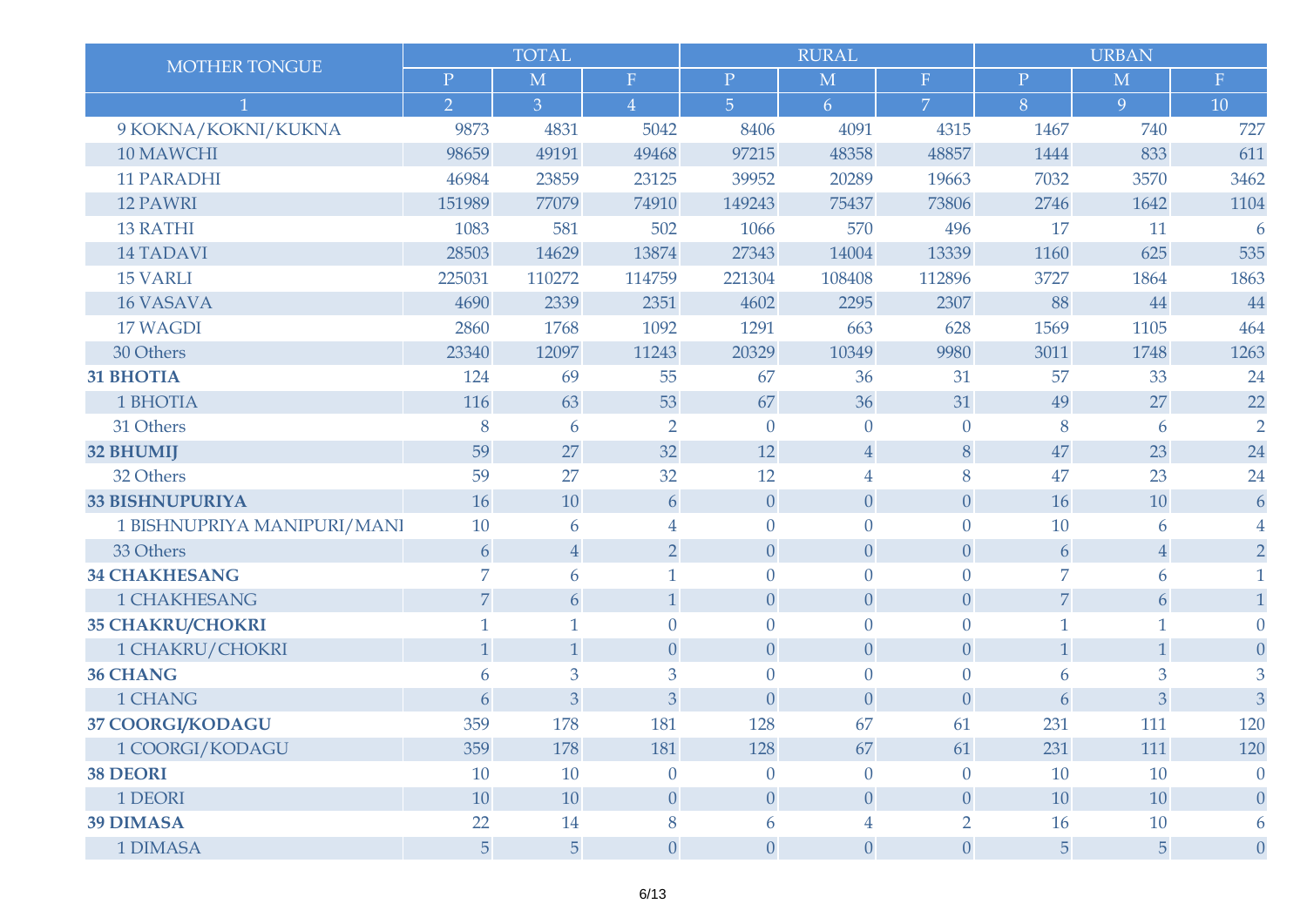| MOTHER TONGUE     |                | <b>TOTAL</b>   |                |                | <b>RURAL</b>     |                  |                | <b>URBAN</b>   |                  |
|-------------------|----------------|----------------|----------------|----------------|------------------|------------------|----------------|----------------|------------------|
|                   | $\mathbf P$    | M              | $\, {\bf F}$   | $\mathbf{P}$   | M                | $\mathbf{F}$     | $\mathbf P$    | M              | $\mathbf F$      |
| $\mathbf{1}$      | $\overline{2}$ | $\overline{3}$ | $\overline{4}$ | $\overline{5}$ | 6                | $\overline{7}$   | 8              | 9              | 10               |
| 39 Others         | 17             | 9              | 8              | 6              | $\overline{4}$   | $\overline{2}$   | 11             | 5              | 6                |
| <b>40 ENGLISH</b> | 96486          | 47108          | 49378          | 2843           | 1553             | 1290             | 93643          | 45555          | 48088            |
| 1 ENGLISH         | 96486          | 47108          | 49378          | 2843           | 1553             | 1290             | 93643          | 45555          | 48088            |
| <b>41 GADABA</b>  | 26             | 16             | 10             | 17             | 11               | 6                | 9              | 5              | $\bf 4$          |
| 1 GADABA          | 24             | 14             | 10             | 17             | 11               | 6                | $\overline{7}$ | 3              |                  |
| 41 Others         | $\overline{2}$ | $\overline{2}$ | $\theta$       | $\theta$       | $\boldsymbol{0}$ | $\boldsymbol{0}$ | $\overline{2}$ | $\overline{2}$ | $\overline{0}$   |
| <b>43 GARO</b>    | 35             | 25             | 10             | $\overline{2}$ | $\mathbf{1}$     | $\mathbf 1$      | 33             | 24             | 9                |
| 1 GARO            | 25             | 20             | 5              | $\overline{2}$ | $\mathbf{1}$     | $\mathbf{1}$     | 23             | 19             | $\overline{4}$   |
| 43 Others         | 10             | 5              | 5              | $\overline{0}$ | $\theta$         | $\theta$         | 10             | 5              | 5                |
| <b>44 GONDI</b>   | 543120         | 273937         | 269183         | 510961         | 257312           | 253649           | 32159          | 16625          | 15534            |
| 1 DORLI           | 195            | 99             | 96             | 57             | 33               | 24               | 138            | 66             | 72               |
| 2 GONDI           | 444368         | 224190         | 220178         | 413975         | 208482           | 205493           | 30393          | 15708          | 14685            |
| <b>3 KALARI</b>   | 7848           | 3927           | 3921           | 7393           | 3694             | 3699             | 455            | 233            | 222              |
| <b>4 MARIA</b>    | 83947          | 42163          | 41784          | 83892          | 42126            | 41766            | 55             | 37             | 18               |
| 44 Others         | 6762           | 3558           | 3204           | 5644           | 2977             | 2667             | 1118           | 581            | 537              |
| <b>45 HALABI</b>  | 29503          | 15004          | 14499          | 14031          | 7060             | 6971             | 15472          | 7944           | 7528             |
| 1 HALABI          | 29460          | 14985          | 14475          | 14031          | 7060             | 6971             | 15429          | 7925           | 7504             |
| 45 Others         | 43             | 19             | 24             | $\theta$       | $\theta$         | $\theta$         | 43             | 19             | 24               |
| <b>46 HALAM</b>   | 8              | 5              | 3              | $\overline{0}$ | $\overline{0}$   | $\overline{0}$   | 8              | 5              | 3                |
| 46 Others         | 8              | 5              | 3              | $\theta$       | $\boldsymbol{0}$ | $\boldsymbol{0}$ | $\, 8$         | $\sqrt{5}$     | 3                |
| <b>47 HMAR</b>    | 15             | 11             | 4              | $\mathbf{1}$   | $\mathbf{1}$     | $\theta$         | 14             | 10             |                  |
| 1 HMAR            | 15             | 11             | $\overline{4}$ | $\mathbf{1}$   | $\mathbf{1}$     | $\overline{0}$   | 14             | 10             | $\overline{4}$   |
| <b>48 HO</b>      | 172            | 106            | 66             | 115            | 66               | 49               | 57             | 40             | 17               |
| 1HO               | 67             | 49             | 18             | 27             | 17               | 10               | 40             | 32             | $\, 8$           |
| 48 Others         | 105            | 57             | 48             | 88             | 49               | 39               | 17             | 8              | 9                |
| <b>49 JATAPU</b>  | $\overline{4}$ | $\overline{4}$ | $\theta$       | $\overline{0}$ | $\theta$         | $\overline{0}$   | $\overline{4}$ | $\overline{4}$ | $\left( \right)$ |
| 49 Others         | 4              | 4              | $\Omega$       | $\overline{0}$ | $\overline{0}$   | $\overline{0}$   | $\overline{4}$ | $\overline{4}$ |                  |
| 51 KABUI          | 12             | $\overline{7}$ | 5              | $\mathbf{1}$   | $\mathbf{1}$     | $\theta$         | 11             | 6              | 5                |
| 1 KABUI           | 4              | $\overline{3}$ |                | $\overline{0}$ | $\theta$         | $\theta$         | $\overline{4}$ | 3              |                  |
| 2 RONGMEI         | 3              | 1              | $\overline{2}$ | $\overline{0}$ | $\theta$         | $\theta$         | 3              | 1              | $\overline{2}$   |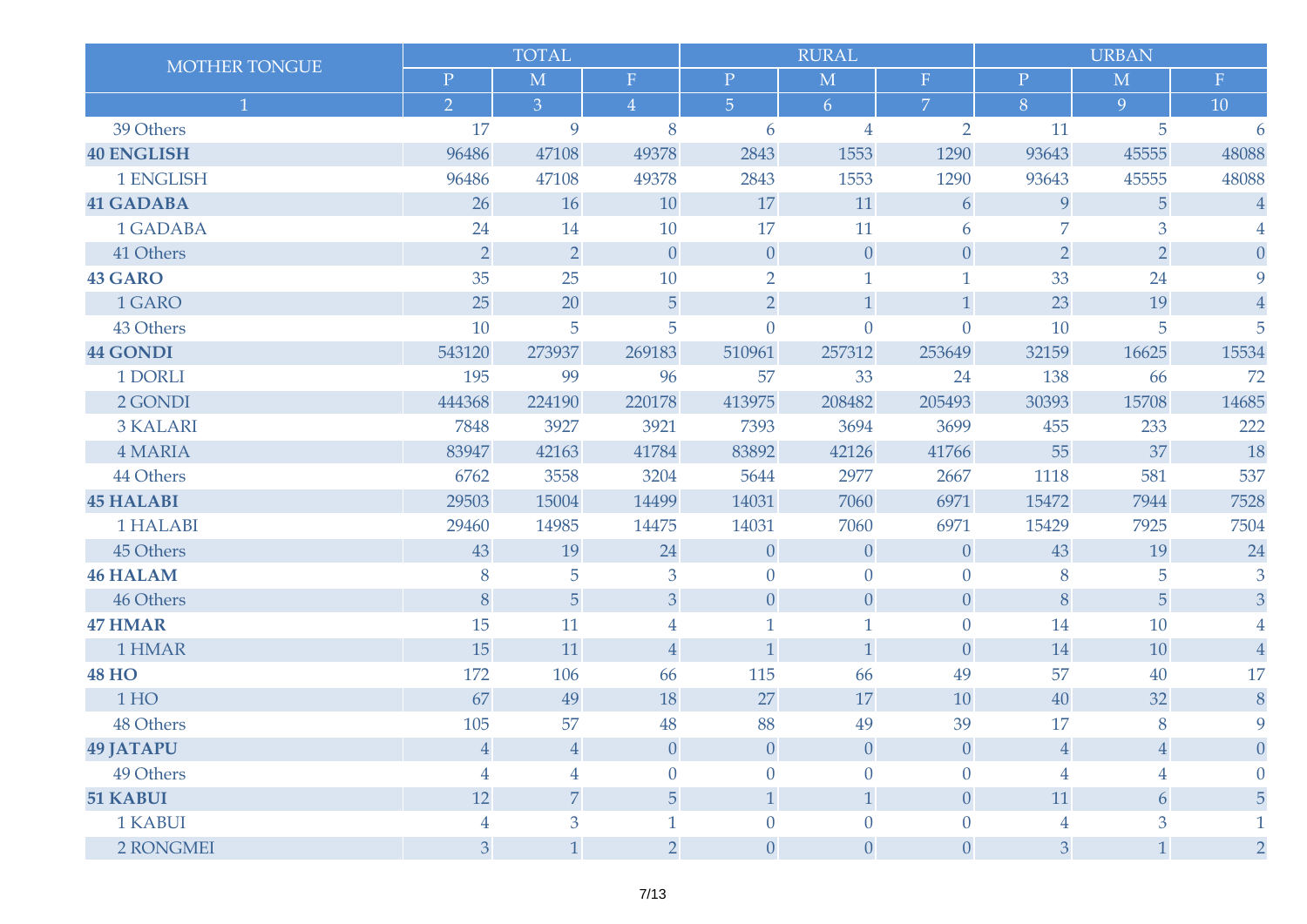| MOTHER TONGUE         |                | <b>TOTAL</b>   |                |                | <b>RURAL</b>     |                  |                | <b>URBAN</b>   |                |
|-----------------------|----------------|----------------|----------------|----------------|------------------|------------------|----------------|----------------|----------------|
|                       | $\mathbf P$    | M              | ${\bf F}$      | $\mathbf P$    | M                | $\mathbf F$      | $\mathbf P$    | M              | ${\bf F}$      |
| $\mathbf{1}$          | $\overline{2}$ | $\overline{3}$ | $\overline{4}$ | $\overline{5}$ | 6                | $\overline{7}$   | 8              | 9              | 10             |
| 51 Others             | 5              | 3              | $\overline{2}$ | 1              | $\mathbf{1}$     | $\overline{0}$   | $\overline{4}$ | $\overline{2}$ | $\overline{2}$ |
| <b>52 KARBI/MIKIR</b> | 23             | 15             | 8              | $\overline{0}$ | $\boldsymbol{0}$ | $\theta$         | 23             | 15             | 8              |
| 1 KARBI               | 3              | $\overline{2}$ | $\mathbf{1}$   | $\mathbf{0}$   | $\overline{0}$   | $\overline{0}$   | 3              | $\overline{2}$ |                |
| 52 Others             | 20             | 13             | $\overline{7}$ | $\overline{0}$ | $\theta$         | $\overline{0}$   | 20             | 13             | $\overline{7}$ |
| <b>53 KHANDESHI</b>   | 1866460        | 953114         | 913346         | 1678534        | 856032           | 822502           | 187926         | 97082          | 90844          |
| <b>1 AHIRANI</b>      | 1846530        | 943034         | 903496         | 1661004        | 847210           | 813794           | 185526         | 95824          | 89702          |
| 2 DANGI               | 3750           | 1807           | 1943           | 3741           | 1804             | 1937             | 9              | 3              | 6              |
| 3 GUJARI              | 11284          | 5802           | 5482           | 10895          | 5576             | 5319             | 389            | 226            | 163            |
| <b>4 KHANDESHI</b>    | 3541           | 1779           | 1762           | 1727           | 857              | 870              | 1814           | 922            | 892            |
| 53 Others             | 1355           | 692            | 663            | 1167           | 585              | 582              | 188            | 107            | 81             |
| <b>54 KHARIA</b>      | 201            | 121            | 80             | 104            | 65               | 39               | 97             | 56             | 41             |
| 1 KHARIA              | 163            | 97             | 66             | 84             | 53               | 31               | 79             | 44             | 35             |
| 54 Others             | 38             | 24             | 14             | 20             | 12               | 8                | 18             | 12             | 6              |
| <b>55 KHASI</b>       | 254            | 134            | 120            | 12             | $\boldsymbol{7}$ | 5                | 242            | 127            | 115            |
| <b>1 BHOI KHASI</b>   | 12             | $\overline{4}$ | 8              | $\mathbf{0}$   | $\overline{0}$   | $\theta$         | 12             | $\overline{4}$ | 8              |
| 2 KHASI               | 228            | 125            | 103            | 9              | 5                | $\overline{4}$   | 219            | 120            | 99             |
| 55 Others             | 14             | 5              | 9              | 3              | $\overline{2}$   | $\mathbf{1}$     | 11             | 3              | 8              |
| <b>56 KHEZHA</b>      | $\overline{2}$ | $\overline{0}$ | $\overline{2}$ | $\overline{0}$ | $\theta$         | $\theta$         | $\overline{2}$ | $\theta$       | $\overline{2}$ |
| 56 Others             | $\overline{2}$ | $\overline{0}$ | $\overline{2}$ | $\overline{0}$ | $\mathbf{0}$     | $\overline{0}$   | $\overline{2}$ | $\mathbf{0}$   | $\overline{2}$ |
| <b>58 KHOND/KONDH</b> | 25             | 11             | 14             | $\overline{0}$ | $\boldsymbol{0}$ | $\boldsymbol{0}$ | 25             | 11             | 14             |
| 58 Others             | 25             | 11             | 14             | $\overline{0}$ | $\overline{0}$   | $\overline{0}$   | 25             | 11             | 14             |
| <b>59 KINNAURI</b>    | 111            | 60             | 51             | 25             | 13               | 12               | 86             | 47             | 39             |
| <b>1 KINNAURI</b>     | $\mathbf{1}$   | $\mathbf{1}$   | $\theta$       | $\theta$       | $\theta$         | $\mathbf{0}$     | $\mathbf{1}$   | 1              | $\theta$       |
| 59 Others             | 110            | 59             | 51             | 25             | 13               | 12               | 85             | 46             | 39             |
| <b>61 KOCH</b>        | 7              | 4              | 3              | 3              | $\overline{2}$   | $\mathbf{1}$     | $\overline{4}$ | $\overline{2}$ | $\overline{2}$ |
| 1 KOCH                | $\overline{2}$ | $\mathbf{1}$   | $\mathbf{1}$   | $\overline{0}$ | $\theta$         | $\theta$         | $\overline{2}$ | $\mathbf{1}$   |                |
| 61 Others             | 5              | 3              | $\overline{2}$ | $\overline{3}$ | $\overline{2}$   | 1                | $\overline{2}$ |                | 1              |
| <b>62 KODA/KORA</b>   | 68             | 38             | 30             | $\overline{4}$ | 3                | $\mathbf{1}$     | 64             | 35             | 29             |
| 1 KODA/KORA           | 58             | 34             | 24             | $\overline{0}$ | $\mathbf{0}$     | $\overline{0}$   | 58             | 34             | 24             |
| 62 Others             | 10             | $\overline{4}$ | 6              | $\overline{4}$ | 3                | $\mathbf{1}$     | 6              | 1              | 5              |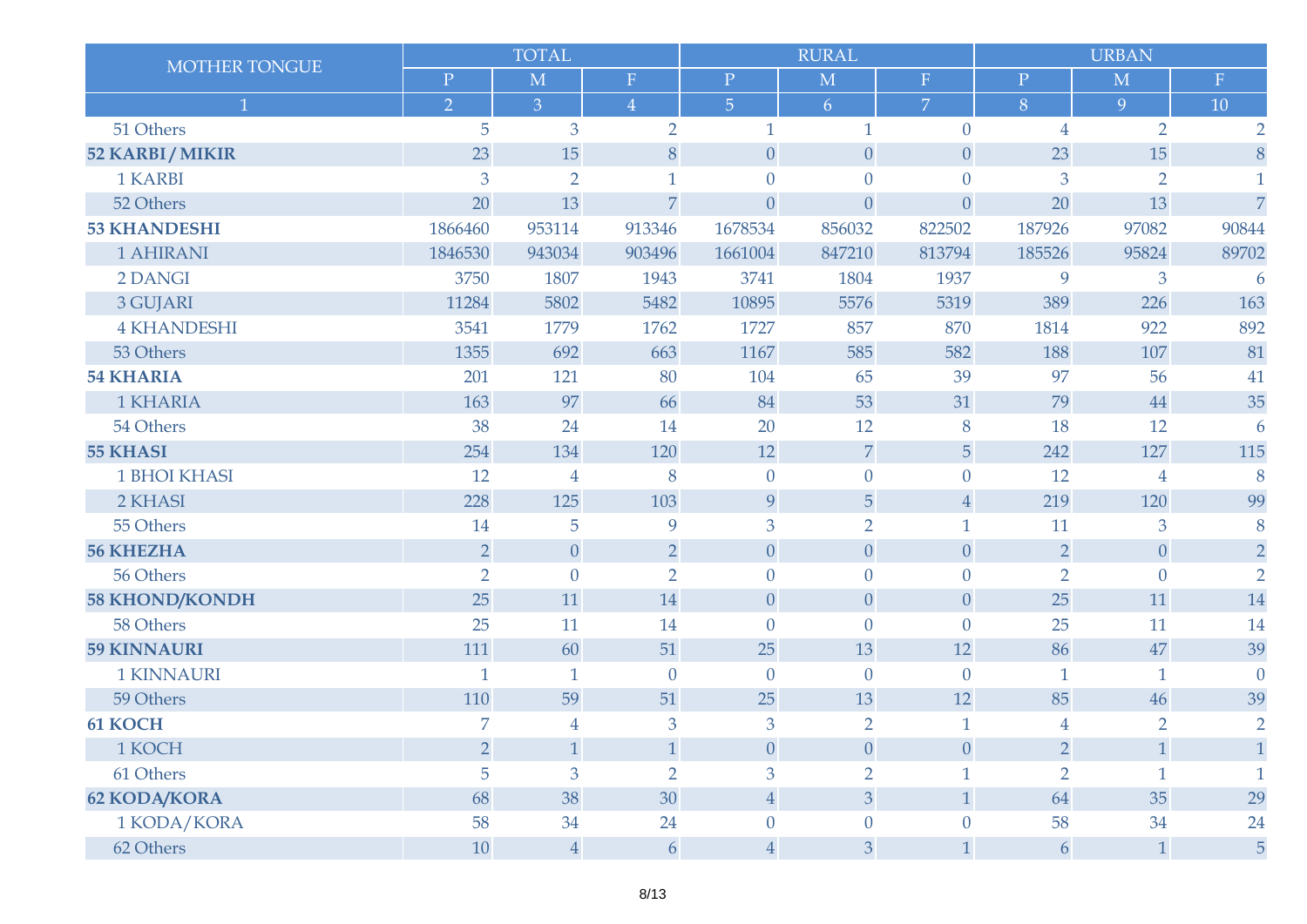| MOTHER TONGUE          |                | <b>TOTAL</b>   |                |                  | <b>RURAL</b>     |                  | <b>URBAN</b>   |                  |                |
|------------------------|----------------|----------------|----------------|------------------|------------------|------------------|----------------|------------------|----------------|
|                        | $\mathbf P$    | M              | $\mathbf F$    | $\mathbf{P}$     | M                | $\mathbf F$      | $\mathbf{P}$   | M                | $\mathbf F$    |
| 1                      | $\overline{2}$ | $\overline{3}$ | $\overline{4}$ | $\overline{5}$   | 6                | $\overline{7}$   | 8              | 9                | 10             |
| <b>63 KOLAMI</b>       | 90271          | 45189          | 45082          | 88910            | 44495            | 44415            | 1361           | 694              | 667            |
| 1 KOLAMI               | 90271          | 45189          | 45082          | 88910            | 44495            | 44415            | 1361           | 694              | 667            |
| 64 KOM                 | $\overline{2}$ | $\mathbf{1}$   | $\mathbf{1}$   | $\mathbf{0}$     | $\theta$         | $\theta$         | $\overline{2}$ | $\mathbf{1}$     |                |
| 1 KOM                  | $\overline{2}$ | $\mathbf{1}$   | $\mathbf{1}$   | $\theta$         | $\overline{0}$   | $\theta$         | $\overline{2}$ | $\mathbf{1}$     | $\mathbf{1}$   |
| <b>65 KONDA</b>        | 17             | 14             | 3              | $\overline{0}$   | $\overline{0}$   | $\overline{0}$   | 17             | 14               | 3              |
| 1 KODU                 | $\sqrt{4}$     | $\overline{2}$ | $\overline{2}$ | $\overline{0}$   | $\theta$         | $\theta$         | $\sqrt{4}$     | $\overline{2}$   | $\overline{2}$ |
| 65 Others              | 13             | 12             | $\mathbf{1}$   | $\overline{0}$   | $\theta$         | $\theta$         | 13             | 12               | $\mathbf{1}$   |
| <b>67 KORKU</b>        | 195655         | 99900          | 95755          | 192590           | 98084            | 94506            | 3065           | 1816             | 1249           |
| <b>1 KORKU</b>         | 193543         | 98833          | 94710          | 190489           | 97024            | 93465            | 3054           | 1809             | 1245           |
| 2 MUWASI               | 72             | 36             | 36             | 72               | 36               | 36               | $\overline{0}$ | $\overline{0}$   | $\overline{0}$ |
| 67 Others              | 2040           | 1031           | 1009           | 2029             | 1024             | 1005             | 11             | 7                | 4              |
| <b>68 KORWA</b>        | 12888          | 6474           | 6414           | 12335            | 6157             | 6178             | 553            | 317              | 236            |
| <b>1 KORAKU</b>        | 12378          | 6201           | 6177           | 12206            | 6094             | 6112             | 172            | 107              | 65             |
| 68 Others              | 510            | 273            | 237            | 129              | 63               | 66               | 381            | 210              | 171            |
| 69 KOYA                | $\mathfrak{B}$ | $\mathbf{1}$   | $\overline{2}$ | $\overline{2}$   | $\mathbf{1}$     | $\mathbf{1}$     |                | $\theta$         | 1              |
| 1 KOYA                 | $\overline{3}$ | 1              | $\overline{2}$ | $\overline{2}$   | $\mathbf{1}$     | $\mathbf{1}$     | $\mathbf{1}$   | $\boldsymbol{0}$ | $\mathbf{1}$   |
| <b>70 KUI</b>          | 19             | 8              | 11             | $\overline{0}$   | $\overline{0}$   | $\overline{0}$   | 19             | 8                | 11             |
| 70 Others              | 19             | 8              | 11             | $\overline{0}$   | $\theta$         | $\boldsymbol{0}$ | 19             | 8                | 11             |
| 71 KUKI                | 48             | 29             | 19             | $\overline{0}$   | $\overline{0}$   | $\theta$         | 48             | 29               | 19             |
| 1 KUKI                 | 46             | 28             | 18             | $\boldsymbol{0}$ | $\boldsymbol{0}$ | $\theta$         | 46             | 28               | 18             |
| 71 Others              | $\overline{2}$ | $\mathbf{1}$   | $\mathbf{1}$   | $\overline{0}$   | $\overline{0}$   | $\overline{0}$   | $\overline{2}$ | $\mathbf 1$      | $\mathbf{1}$   |
| <b>72 KURUKH/ORAON</b> | 10189          | 5132           | 5057           | 9298             | 4691             | 4607             | 891            | 441              | 450            |
| 1 KURUKH/ORAON         | 4797           | 2442           | 2355           | 4328             | 2224             | 2104             | 469            | 218              | 251            |
| 72 Others              | 5392           | 2690           | 2702           | 4970             | 2467             | 2503             | 422            | 223              | 199            |
| <b>73 LADAKHI</b>      | 9              | 5              | $\overline{4}$ | $\mathbf{1}$     | $\theta$         | $\mathbf{1}$     | 8              | 5                | 3              |
| 1 LADAKHI              | 9              | 5              | $\overline{4}$ | $\mathbf{1}$     | $\theta$         | $\mathbf{1}$     | 8              | 5                | 3              |
| <b>74 LAHAULI</b>      | 11             | 7              | 4              | $\overline{0}$   | $\theta$         | $\theta$         | 11             | $\overline{7}$   |                |
| 1 LAHAULI              | $\mathbf{1}$   | $\theta$       | $\mathbf{1}$   | $\theta$         | $\theta$         | $\theta$         | $\mathbf{1}$   | $\overline{0}$   | $\mathbf{1}$   |
| 74 Others              | 10             | 7              | 3              | $\theta$         | $\overline{0}$   | $\overline{0}$   | 10             | 7                | 3              |
| <b>75 LAHNDA</b>       | 7087           | 3679           | 3408           | 5896             | 3035             | 2861             | 1191           | 644              | 547            |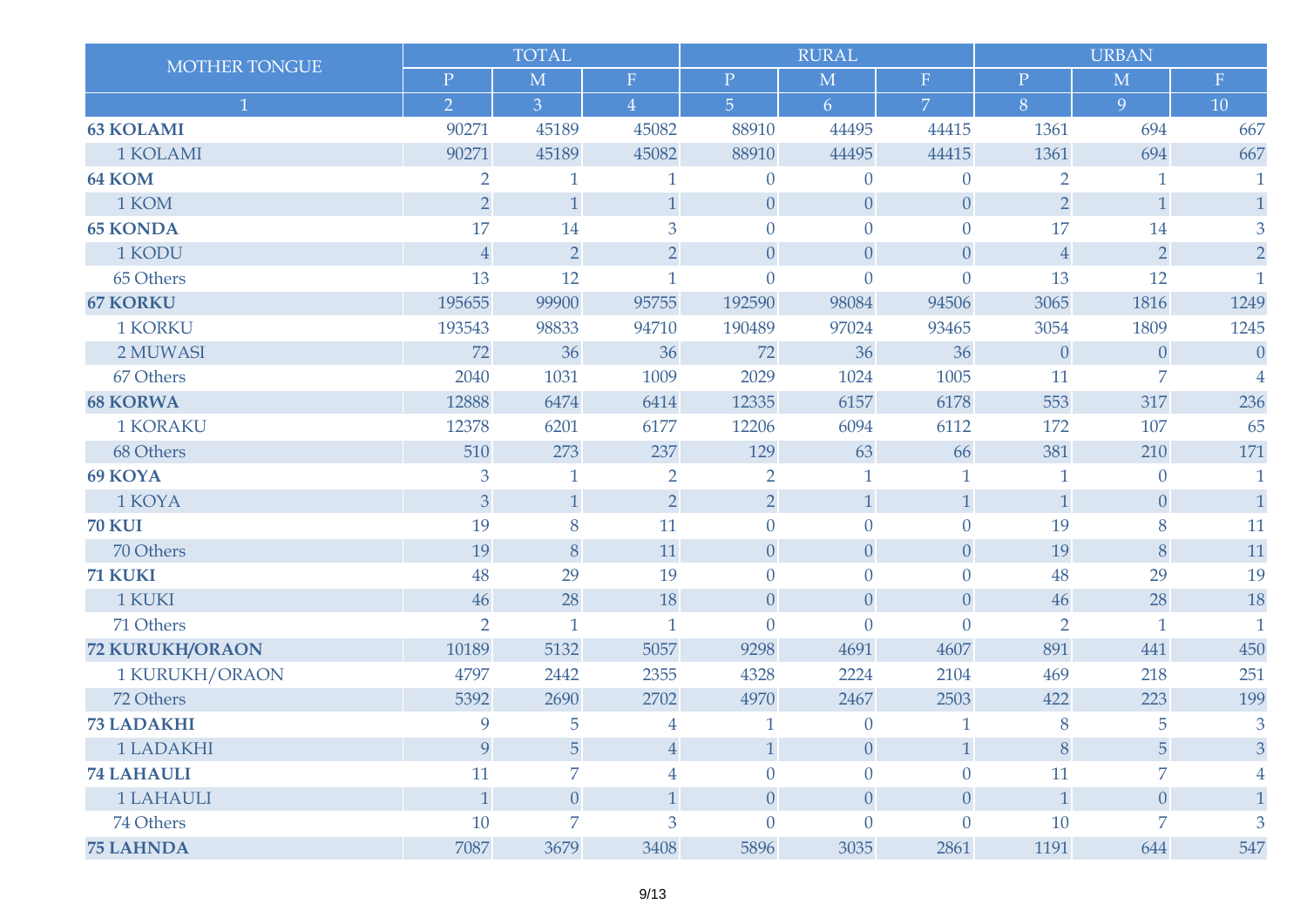| <b>MOTHER TONGUE</b>   |                | <b>TOTAL</b>     |                  |                  | <b>RURAL</b>     |                  | <b>URBAN</b>   |                  |                  |
|------------------------|----------------|------------------|------------------|------------------|------------------|------------------|----------------|------------------|------------------|
|                        | $\overline{P}$ | M                | $\mathbf F$      | $\mathbf P$      | M                | $\mathbf F$      | ${\bf P}$      | M                | ${\bf F}$        |
|                        | $\overline{2}$ | $\overline{3}$   | $\sqrt{4}$       | $\overline{5}$   | 6                | $\overline{7}$   | 8              | 9                | 10               |
| <b>1 BAHAWAL PURI</b>  | 846            | 460              | 386              | 73               | 40               | 33               | 773            | 420              | 353              |
| 2 MULTANI              | 6152           | 3169             | 2983             | 5817             | 2992             | 2825             | 335            | 177              | 158              |
| <b>3 PUNCHHI</b>       | $\overline{4}$ | 3                | 1                | $\theta$         | $\theta$         | $\theta$         | $\overline{4}$ | 3                | 1                |
| 75 Others              | 85             | 47               | 38               | 6                | 3                | 3                | 79             | 44               | 35               |
| <b>78 LEPCHA</b>       | 7              | 1                | 6                | $\mathbf{0}$     | $\overline{0}$   | $\overline{0}$   | $\overline{7}$ | 1                | 6                |
| 1 LEPCHA               | $\overline{7}$ | $\mathbf{1}$     | 6                | $\overline{0}$   | $\boldsymbol{0}$ | $\boldsymbol{0}$ | $\overline{7}$ | $\mathbf{1}$     | 6                |
| <b>79 LIANGMEI</b>     | 23             | 12               | 11               | 9                | $\overline{4}$   | 5                | 14             | 8                | 6                |
| 79 Others              | 23             | 12               | 11               | 9                | $\sqrt{4}$       | 5                | 14             | 8                | 6                |
| 80 LIMBU               | 17             | 10               | 7                | 12               | $\overline{7}$   | 5                | 5              | 3                | $\overline{2}$   |
| 1 LIMBU                | 15             | $\, 8$           | $\overline{7}$   | 11               | 6                | 5                | $\overline{4}$ | $\overline{2}$   | $\overline{2}$   |
| 80 Others              | $\overline{2}$ | $\overline{2}$   | $\overline{0}$   | $\mathbf 1$      | 1                | $\theta$         | $\mathbf{1}$   | 1                | $\theta$         |
| 81 LOTHA               | 9              | 6                | 3                | $\mathbf{1}$     | $\mathbf{1}$     | $\theta$         | 8              | 5                | 3                |
| 1 LOTHA                | 9              | 6                | 3                | $\mathbf{1}$     | $\mathbf{1}$     | $\theta$         | 8              | 5                | 3                |
| <b>82 LUSHAI/MIZO</b>  | 505            | 308              | 197              | 23               | 15               | $\, 8$           | 482            | 293              | 189              |
| 1 LUSHAI/MIZO          | 505            | 308              | 197              | 23               | 15               | 8                | 482            | 293              | 189              |
| <b>83 MALTO</b>        | 23             | 21               | $\overline{2}$   | $\theta$         | $\theta$         | $\theta$         | 23             | 21               | $\overline{2}$   |
| 83 Others              | 23             | 21               | $\overline{2}$   | $\overline{0}$   | $\overline{0}$   | $\overline{0}$   | 23             | 21               | $\overline{2}$   |
| <b>84 MARAM</b>        | $\mathbf{1}$   | $\boldsymbol{0}$ | $\mathbf{1}$     | $\overline{0}$   | $\boldsymbol{0}$ | $\boldsymbol{0}$ | $\mathbf{1}$   | $\boldsymbol{0}$ | $\mathbf{1}$     |
| 1 MARAM                | 1              | $\overline{0}$   | 1                | $\overline{0}$   | $\theta$         | $\theta$         | $\mathbf{1}$   | $\boldsymbol{0}$ | 1                |
| <b>85 MARING</b>       | $\overline{2}$ | $\overline{2}$   | $\boldsymbol{0}$ | $\theta$         | $\boldsymbol{0}$ | $\boldsymbol{0}$ | $\overline{2}$ | $\overline{2}$   | $\theta$         |
| 1 MARING               | $\overline{2}$ | $\overline{2}$   | $\theta$         | $\overline{0}$   | $\theta$         | $\theta$         | $\overline{2}$ | $\overline{2}$   | 0                |
| <b>86 MIRI/MISHING</b> | $\overline{2}$ | $\mathbf{1}$     | $\mathbf{1}$     | $\theta$         | $\theta$         | $\theta$         | $\overline{2}$ | $\mathbf{1}$     |                  |
| 1 MIRI/MISHING         | $\overline{2}$ | 1                | 1                | $\overline{0}$   | $\overline{0}$   | $\theta$         | $\overline{2}$ | 1                |                  |
| 87 MISHMI              | 12             | 5                | $\overline{7}$   | $\theta$         | $\theta$         | $\boldsymbol{0}$ | 12             | 5                | $\overline{7}$   |
| 1 MISHMI               | $\overline{4}$ | $\mathbf{1}$     | 3                | $\theta$         | $\overline{0}$   | $\theta$         | $\overline{4}$ | $\mathbf{1}$     | 3                |
| 87 Others              | $\, 8$         | $\overline{4}$   | $\overline{4}$   | $\theta$         | $\theta$         | $\theta$         | 8              | $\overline{4}$   | 4                |
| 88 MOGH                | 12             | 7                | 5                | 11               | 6                | 5                | $\mathbf{1}$   | $\mathbf{1}$     | $\theta$         |
| 88 Others              | 12             | $\overline{7}$   | 5                | 11               | $\boldsymbol{6}$ | 5                | $\mathbf{1}$   | $\mathbf{1}$     | $\overline{0}$   |
| <b>89 MONPA</b>        |                |                  | $\overline{0}$   | $\overline{0}$   | $\overline{0}$   | $\overline{0}$   | $\mathbf{1}$   |                  |                  |
| 1 MONPA                | $\mathbf{1}$   | $\mathbf{1}$     | $\boldsymbol{0}$ | $\boldsymbol{0}$ | $\boldsymbol{0}$ | $\boldsymbol{0}$ | $\mathbf{1}$   | $\mathbf{1}$     | $\boldsymbol{0}$ |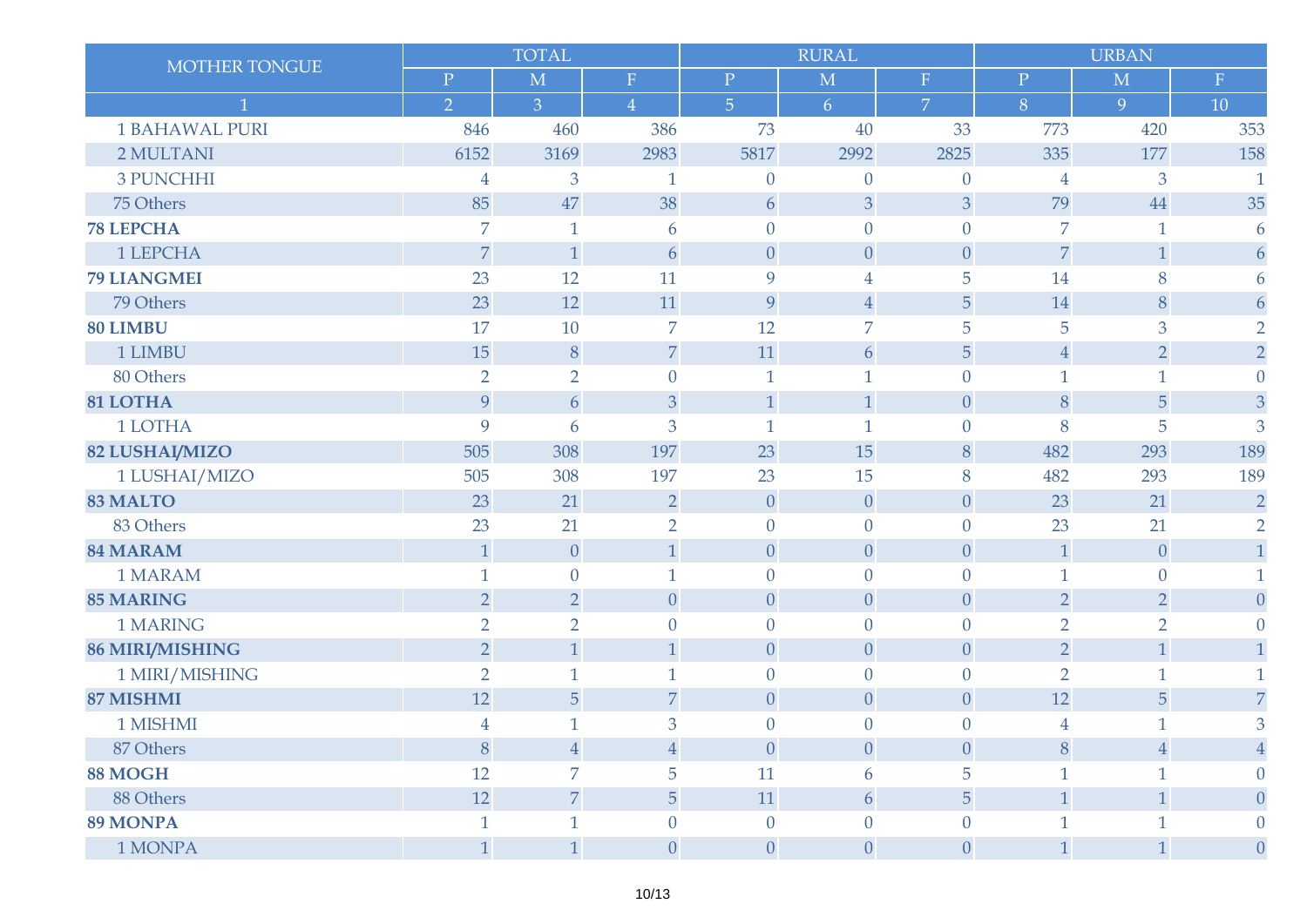|                      |                | <b>TOTAL</b>   |                |                | <b>RURAL</b>   |                  |                | <b>URBAN</b>     |                  |
|----------------------|----------------|----------------|----------------|----------------|----------------|------------------|----------------|------------------|------------------|
| MOTHER TONGUE        | $\mathbf P$    | $\mathbf{M}$   | $\mathbf F$    | $\mathbf P$    | M              | $\mathbf F$      | $\mathbf P$    | M                | ${\bf F}$        |
| $\overline{1}$       | $\overline{2}$ | $\overline{3}$ | $\overline{4}$ | $\overline{5}$ | 6              | $\overline{7}$   | 8              | 9                | 10               |
| 90 MUNDA             | 499            | 272            | 227            | 80             | 49             | 31               | 419            | 223              | 196              |
| 1 KOL                | 36             | 19             | 17             | 21             | 15             | 6                | 15             | $\overline{4}$   | 11               |
| 2 MUNDA              | 165            | 88             | 77             | 50             | 28             | 22               | 115            | 60               | 55               |
| 90 Others            | 298            | 165            | 133            | 9              | 6              | 3                | 289            | 159              | 130              |
| 91 MUNDARI           | 456            | 292            | 164            | 237            | 164            | 73               | 219            | 128              | 91               |
| 1 MUNDARI            | 456            | 292            | 164            | 237            | 164            | 73               | 219            | 128              | 91               |
| <b>92 NICOBARESE</b> | 27             | 19             | 8              | 5              | $\overline{4}$ | $\mathbf{1}$     | 22             | 15               | $\overline{7}$   |
| <b>1 NICOBARESE</b>  | 27             | 19             | 8              | 5              | $\sqrt{4}$     | $\mathbf{1}$     | 22             | 15               | $\overline{7}$   |
| 93 NISSI/DAFLA       | 45             | 36             | 9              | $\overline{2}$ | $\overline{2}$ | $\overline{0}$   | 43             | 34               | 9                |
| <b>1 APATANI</b>     | 13             | 10             | 3              | $\overline{0}$ | $\theta$       | $\theta$         | 13             | 10               | 3                |
| 2 BANGNI             | 9              | 9              | $\overline{0}$ | $\mathbf{1}$   | $\mathbf{1}$   | $\overline{0}$   | 8              | 8                | $\overline{0}$   |
| 3 NISSI              | 14             | 11             | $\mathfrak{B}$ | $\overline{0}$ | $\theta$       | $\overline{0}$   | 14             | 11               | 3                |
| <b>4 TAGIN</b>       | $\overline{2}$ | $\mathbf{1}$   | $\mathbf{1}$   | $\overline{0}$ | $\theta$       | $\overline{0}$   | $\overline{2}$ | $\mathbf{1}$     | 1                |
| 93 Others            | $\overline{7}$ | 5              | $\overline{2}$ | $\mathbf{1}$   | $1\,$          | $\boldsymbol{0}$ | 6              | $\sqrt{4}$       | $\overline{2}$   |
| <b>95 PAITE</b>      | 49             | 25             | 24             | 9              | $\overline{4}$ | 5                | 40             | 21               | 19               |
| 1 PAITE              | 49             | 25             | 24             | 9              | $\sqrt{4}$     | 5                | 40             | 21               | 19               |
| 96 PARJI             | 69             | 35             | 34             | 45             | 21             | 24               | 24             | 14               | 10               |
| 1 DHURWA             | 15             | 9              | 6              | $\theta$       | $\theta$       | $\overline{0}$   | 15             | 9                | $\boldsymbol{6}$ |
| 96 Others            | 54             | 26             | 28             | 45             | 21             | 24               | 9              | 5                | 4                |
| 97 PAWI              | 12             | $\overline{7}$ | $\sqrt{5}$     | $\,1\,$        | $1\,$          | $\theta$         | 11             | $\boldsymbol{6}$ | 5                |
| 1 PAWI               | 12             | $\overline{7}$ | 5              | $\mathbf{1}$   | $\mathbf{1}$   | $\overline{0}$   | 11             | 6                | 5                |
| 98 PERSIAN           | 1696           | 849            | 847            | 100            | 46             | 54               | 1596           | 803              | 793              |
| <b>1 PERSIAN</b>     | 1696           | 849            | 847            | 100            | 46             | 54               | 1596           | 803              | 793              |
| 99 PHOM              | 6              | $\overline{4}$ | $\overline{2}$ | $\theta$       | $\theta$       | $\theta$         | 6              | $\overline{4}$   | $\overline{2}$   |
| 1 PHOM               | 6              | $\overline{4}$ | $\overline{2}$ | $\overline{0}$ | $\overline{0}$ | $\overline{0}$   | 6              | $\overline{4}$   | $\overline{2}$   |
| <b>100 POCHURY</b>   | $\mathbf{1}$   | $\mathbf{1}$   | $\theta$       | $\theta$       | $\theta$       | $\theta$         | $\mathbf{1}$   | $\mathbf{1}$     | 0                |
| 100 Others           | $\mathbf{1}$   | $\mathbf{1}$   | $\overline{0}$ | $\overline{0}$ | $\theta$       | $\overline{0}$   | $\mathbf{1}$   | $\mathbf{1}$     | $\Omega$         |
| 101 RABHA            | 29             | 21             | 8              | $\overline{7}$ | $\overline{7}$ | $\overline{0}$   | 22             | 14               | 8                |
| 1 RABHA              | 19             | 13             | 6              | $\mathbf{1}$   | $\mathbf{1}$   | $\theta$         | 18             | 12               | 6                |
| 101 Others           | 10             | $8\,$          | $\overline{2}$ | 6              | 6              | $\boldsymbol{0}$ | $\overline{4}$ | $\overline{2}$   | $\overline{2}$   |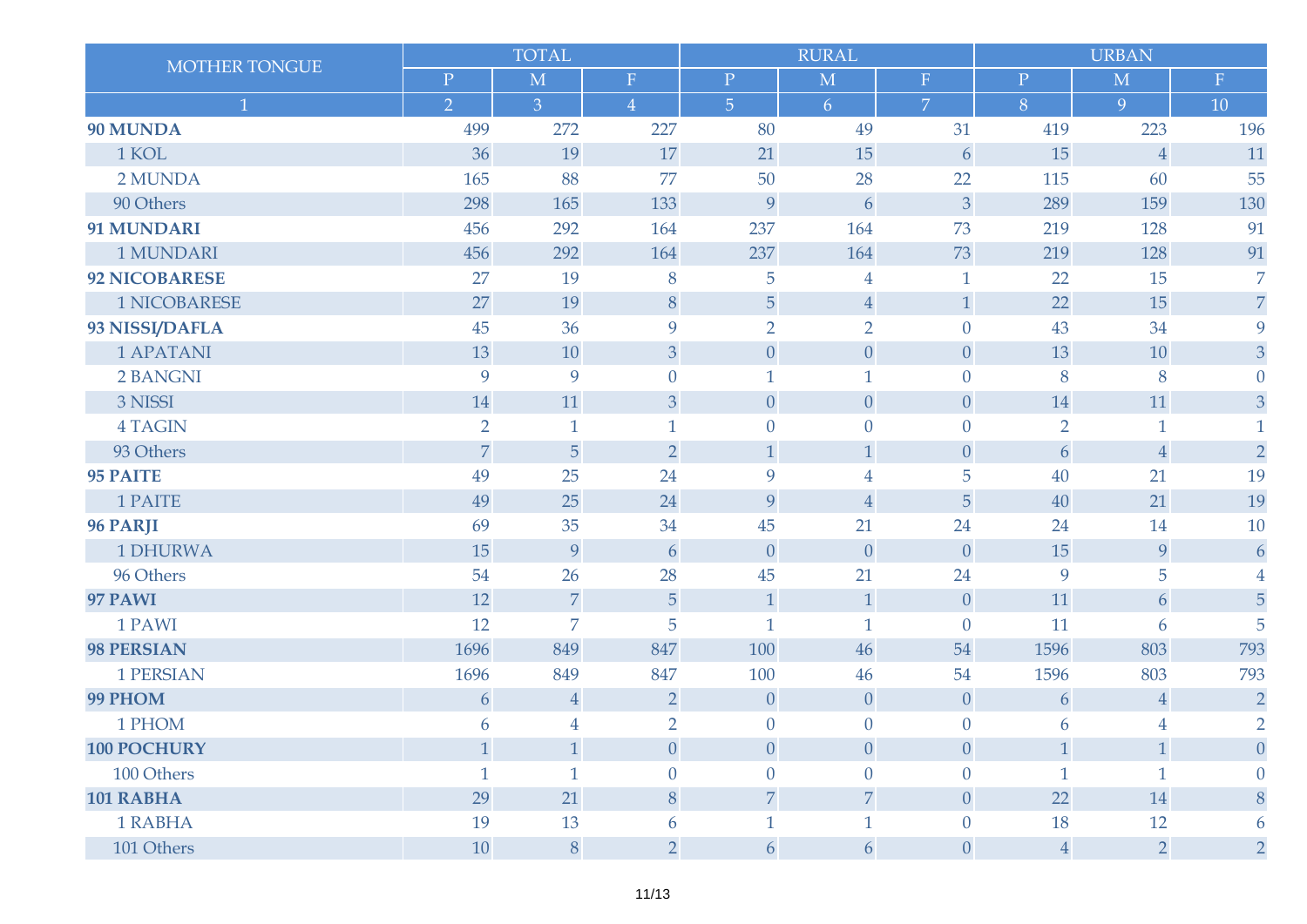| <b>MOTHER TONGUE</b> |                | <b>TOTAL</b>   |                |                  | <b>RURAL</b>   |                  |                | <b>URBAN</b>   |                  |
|----------------------|----------------|----------------|----------------|------------------|----------------|------------------|----------------|----------------|------------------|
|                      | $\mathbf P$    | M              | ${\bf F}$      | $\mathbf P$      | M              | $\mathbf F$      | $\mathbf P$    | M              | $\mathbf F$      |
| 1                    | $\overline{2}$ | $\overline{3}$ | $\overline{4}$ | $\overline{5}$   | 6              | $\overline{7}$   | 8              | 9              | 10               |
| <b>102 RAI</b>       | 249            | 139            | 110            | 166              | 90             | 76               | 83             | 49             | 34               |
| 1 RAI                | 237            | 130            | 107            | 166              | 90             | 76               | 71             | 40             | 31               |
| 102 Others           | 12             | 9              | 3              | $\overline{0}$   | $\overline{0}$ | $\overline{0}$   | 12             | 9              | 3                |
| <b>103 RENGMA</b>    | 12             | 9              | 3              | $\overline{0}$   | $\overline{0}$ | $\overline{0}$   | 12             | 9              | 3                |
| 1 RENGMA             | 12             | 9              | 3              | $\overline{0}$   | $\overline{0}$ | $\overline{0}$   | 12             | 9              | 3                |
| <b>104 SANGTAM</b>   | $\overline{2}$ | $\overline{2}$ | $\overline{0}$ | $\theta$         | $\theta$       | $\overline{0}$   | $\overline{2}$ | $\overline{2}$ | $\overline{0}$   |
| 1 SANGTAM            | $\overline{2}$ | $\overline{2}$ | $\overline{0}$ | $\overline{0}$   | $\overline{0}$ | $\overline{0}$   | $\overline{2}$ | $\overline{2}$ | $\Omega$         |
| <b>105 SAVARA</b>    | 112            | 75             | 37             | 53               | 30             | 23               | 59             | 45             | 14               |
| 1 SAVARA             | 112            | 75             | 37             | 53               | 30             | 23               | 59             | 45             | 14               |
| <b>106 SEMA</b>      | 11             | 3              | 8              | 3                | $\mathbf{1}$   | $\overline{2}$   | 8              | $\overline{2}$ | 6                |
| 1 SEMA               | 11             | 3              | 8              | 3                | 1              | $\overline{2}$   | 8              | $\overline{2}$ | 6                |
| <b>107 SHERPA</b>    | 12             | 3              | 9              | $\overline{0}$   | $\theta$       | $\overline{0}$   | 12             | 3              | 9                |
| 1 SHERPA             | 12             | 3              | 9              | $\overline{0}$   | $\overline{0}$ | $\overline{0}$   | 12             | 3              | 9                |
| 110 TAMANG           | 87             | 17             | 70             | $\theta$         | $\theta$       | $\theta$         | 87             | 17             | 70               |
| 1 TAMANG             | 87             | 17             | 70             | $\mathbf{0}$     | $\overline{0}$ | $\theta$         | 87             | 17             | 70               |
| <b>111 TANGKHUL</b>  | 9              | $\overline{7}$ | $\overline{2}$ | $\overline{0}$   | $\theta$       | $\overline{0}$   | 9              | $\overline{7}$ | $\overline{2}$   |
| 1 TANGKHUL           | 9              | $\overline{7}$ | $\overline{2}$ | $\overline{0}$   | $\overline{0}$ | $\overline{0}$   | 9              | $\overline{7}$ | $\overline{2}$   |
| 113 THADO            | 41             | 22             | 19             | 5                | 3              | $\overline{2}$   | 36             | 19             | 17               |
| 1 THADO              | 33             | 16             | 17             | 5                | 3              | $\overline{2}$   | 28             | 13             | 15               |
| 113 Others           | $\, 8$         | 6              | $\overline{2}$ | $\theta$         | $\theta$       | $\theta$         | 8              | 6              | $\overline{2}$   |
| <b>114 TIBETAN</b>   | 494            | 262            | 232            | 116              | 61             | 55               | 378            | 201            | 177              |
| <b>1 TIBETAN</b>     | 358            | 191            | 167            | $\mathbf{1}$     | $\mathbf{1}$   | $\overline{0}$   | 357            | 190            | 167              |
| 114 Others           | 136            | 71             | 65             | 115              | 60             | 55               | 21             | 11             | 10               |
| <b>115 TRIPURI</b>   | 51             | 33             | 18             | $\overline{2}$   | $\overline{2}$ | $\overline{0}$   | 49             | 31             | 18               |
| <b>1 KOK BARAK</b>   | 11             | 9              | $\overline{2}$ | $\mathbf{1}$     | $\mathbf{1}$   | $\overline{0}$   | 10             | 8              | $\overline{2}$   |
| 2 REANG              | $\mathbf{1}$   | $\theta$       | $\mathbf{1}$   | $\theta$         | $\theta$       | $\boldsymbol{0}$ | $\mathbf{1}$   | $\theta$       | 1                |
| <b>3 TRIPURI</b>     | 38             | 23             | 15             | $\mathbf{1}$     | $\mathbf{1}$   | $\theta$         | 37             | 22             | 15               |
| 115 Others           | $\mathbf{1}$   | $\mathbf{1}$   | $\theta$       | $\boldsymbol{0}$ | $\theta$       | $\theta$         | $\mathbf{1}$   | $\mathbf{1}$   | $\boldsymbol{0}$ |
| <b>116 TULU</b>      | 99729          | 53840          | 45889          | 1134             | 724            | 410              | 98595          | 53116          | 45479            |
| 1 TULU               | 99006          | 53381          | 45625          | 961              | 588            | 373              | 98045          | 52793          | 45252            |